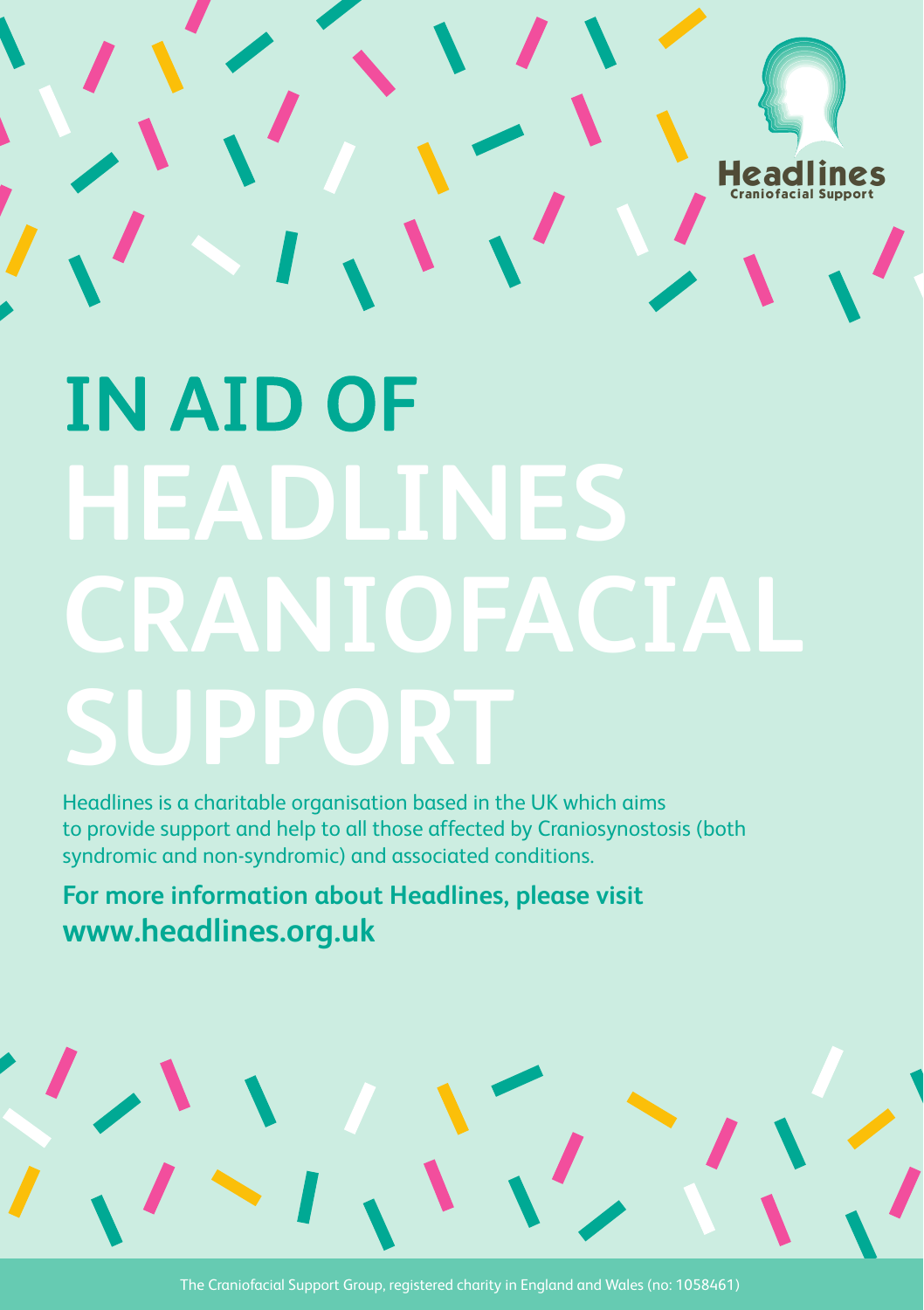## **LET'S RAISE MONEY FOR HEADLINES**

**WHAT:**

**WHEN:**

**WHERE:**

**Headlines** is a charitable organisation based in the UK which aims to provide support and help to all those affected by Craniosynostosis (both syndromic and non-syndromic) and associated conditions.

**For more information about Headlines, please visit www.headlines.org.uk**



The Craniofacial Support Group, registered charity in England and Wales (no: 1058461)